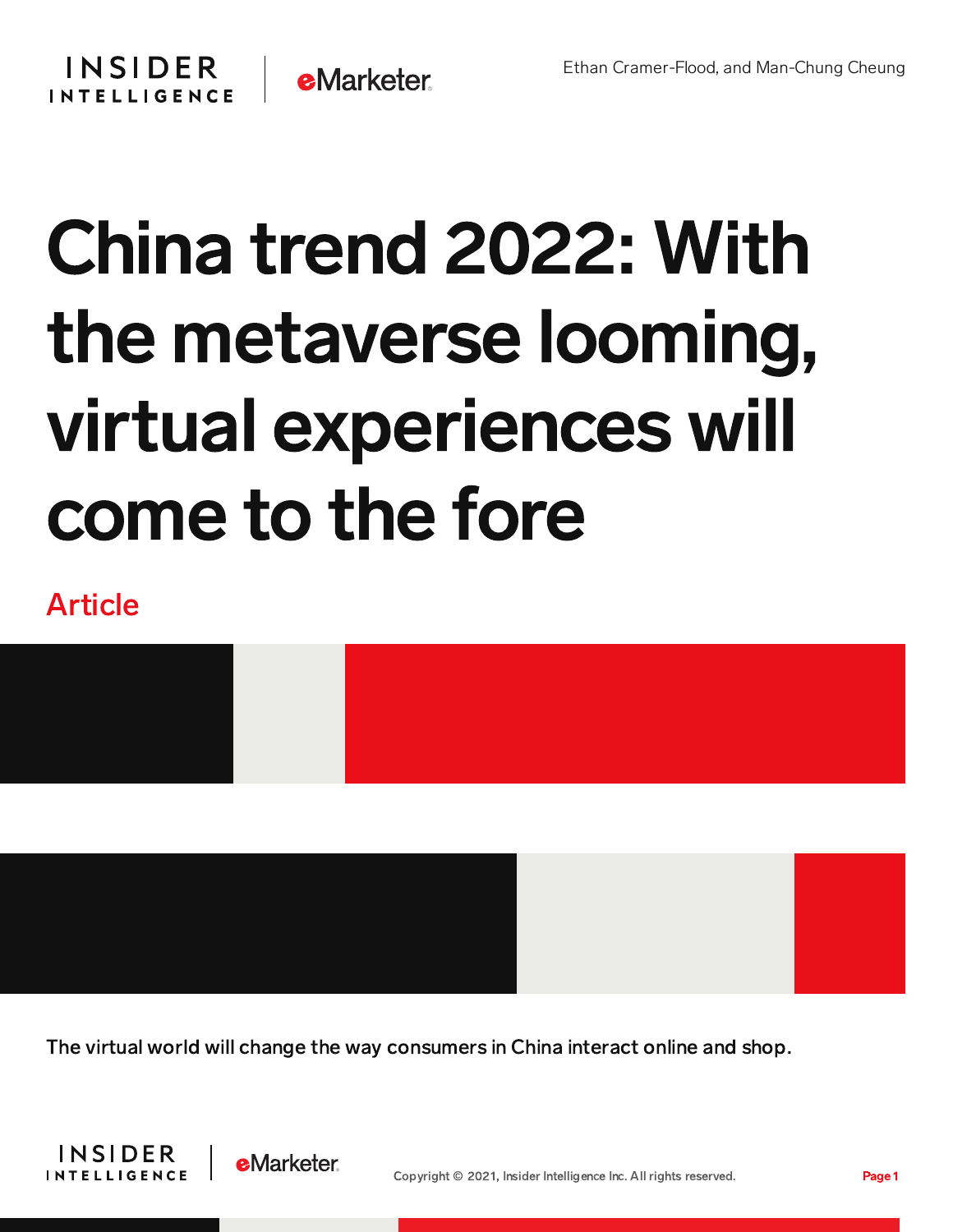Companies like Alibaba, Baidu, ByteDance, and Tencent have participated in a wave of trademarks filings and investments in the metaverse space, after Mark Zuckerberg touted it as "the next chapter for the internet" at the October Facebook Connect conference. Even before all of this, China's digital shopping leaders made online shopping more immersive and virtual using technologies like 3D spaces, virtual personalities, and AR try-ons.

## **Metaverse-Related Information Technology\*** Spending in China, 2021-2025 billions and CAGR 2025 metaverse-related information technology spending in China  $$200.1$ CAGR (2021-2025) 20.2% Note: \*includes AI, big data and analytics, blockchain, AR/VR, gaming, public cloud services, Source: International Data Corporation (IDC), "Q2 2021 AR and VR Market Tracker," Oct 29, 2021 270811 eMarketer | InsiderIntelligence.com

There now seems to be real momentum behind AR and VR experiences in China. The necessary ecosystem appears to finally be in place: a supportive regulatory environment toward emerging tech, expansive 5G networks, advances in affordable consumer-ready AR and VR hardware and software, and surging interest among local tech giants. Immersive and virtual tools have already been used in commerce, and in recent years, internet users in China have warmed to avatar-based social platforms, nonfungible tokens (NFTs), AR try-ons, and virtual celebrities, especially after the pandemic drove people to seek more immersive online experiences.

How much virtual shopping experiences will impact the bottom line is still unknown. The whole industry seems to agree that online shopping needs to be more real, but most retailers are still grappling with what that actually means and how much consumers want to shop on virtual storefronts versus real ones. Past virtual shopping experiences were introduced to consumers on an ad hoc basis with poor measurement of performance. And though Beijing has shown a supportive stance toward these new technologies and concepts, regulators wary of internet addiction could still crack down on them.